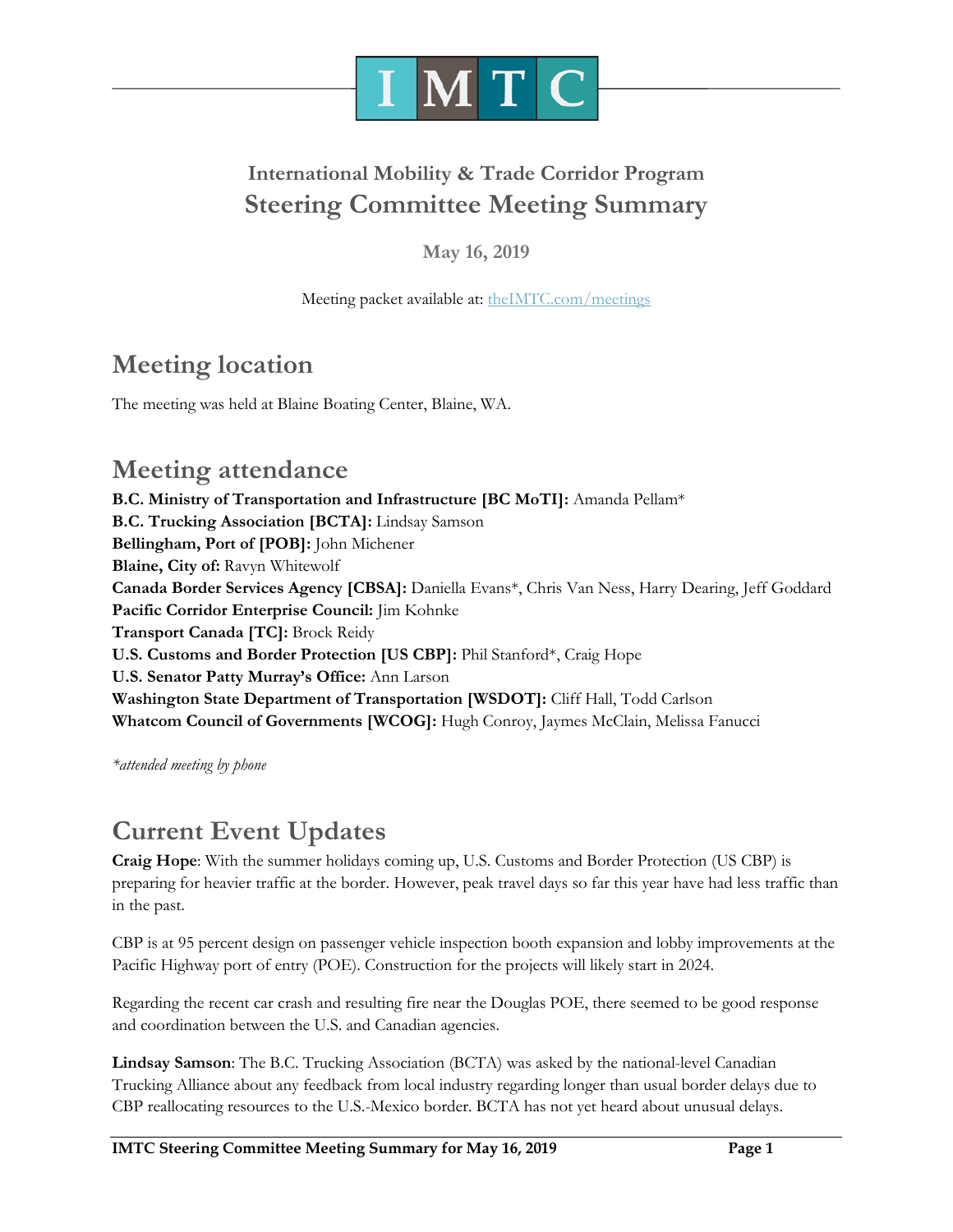### www.theIMTC.com

**Ravyn Whitewolf**: The City of Blaine selected a new Chief of Police, Donnell Tanksley, who will be starting in late June. He has worked previously as police chief of Portland State University and assistant police chief at Western Washington University.

The City is allocating an additional \$1MM for the SR548-Bell Rd grade separation project. They will continue to pursue further funding.

**Harry Dearing**: Canada Border Services Agency (CBSA) is expecting an influx of tourists into Canada as summer approaches.

**Todd Carlson**: A 2016 road-rail conflicts report from the WA State Legislature Joint Transportation Committee analyzed at-grade crossings across the state and prioritized the SR548-Bell Rd as one of the 302 most prominent conflict crossings in the state. The volumes on Peace Portal Dr (SR548) may not be as high as in other corridors, but the delays due to the road-rail conflict are significant. The City of Blaine is also submitting an application for Surface Transportation Block Grant (STBG) funding for widening Peace Portal Dr through this area so that thru traffic can pass the traffic line-up caused by trains.

The Washington State Department of Transportation (WSDOT) is working with CBSA in Ottawa on an agreement to install components of a monitoring system for the Fast-first signalization system, which was implemented by CBSA but requires instrumentation along the approach lanes on the U.S. side.

**Chris Van Ness**: CBSA is still seeing a lot of travelers crossing northbound with large containers of gas purchased in the U.S. Travelers have been advised that this is not a safe practice.

CBSA is also working on setting up a dedicated POE for the Abbotsford International Airport.

**Harry Dearing**: CBSA currently provides on-call service at Abbotsford International Airport.

**John Michener**: What is the turn-around time for new NEXUS applications?

**Harry Dearing**: This seems variable. Renewals are prioritized ahead of new applications.

**Jim Kohnke**: The B.C. Chamber of Commerce is holding its Annual General Meeting May 23-25 in Burnaby, BC.

**Melissa Fanucci**: The IMTC meeting schedule has been revised. The June 20 Steering Committee meeting coincides with the Transportation Border Working Group (TBWG) meeting, which is being held in Burlington, VT. The plan is to cancel the meeting. The next scheduled meeting is July 18.

The 2018 IMTC Performance Review is attached in the meeting packet. The review highlights accomplishments and areas in need of improvement. It was identified that Cascade Gateway municipality representatives do not attend IMTC meetings as regularly as in the past – there will be an outreach effort to generate feedback about agenda content that would attract more municipality involvement. The structure of meetings is also being reassessed for 2020. Members are welcome to continue providing feedback to WCOG staff regarding IMTC administrative operations.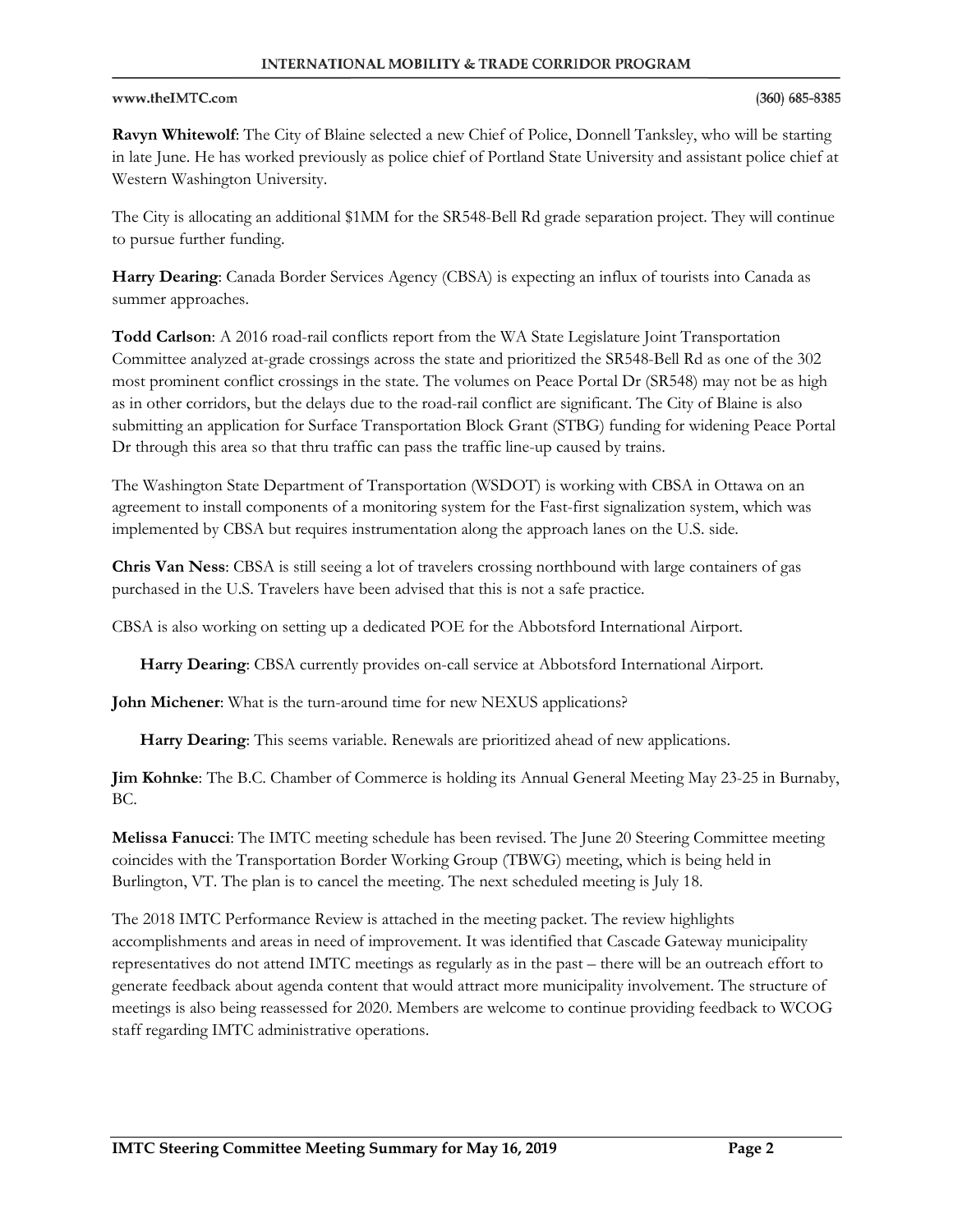### www.theIMTC.com

**Hugh Conroy**: The June TBWG meeting will be focused primarily on infrastructure. There will be continued dialog regarding funding for Canadian POE infrastructure. There is also interest in WCOG's work on IMTC field research projects and the associated reporting and analysis.

**Daniella Evans**: CBSA coordinated with CBP during the Peace Arch-Douglas traffic incident. Director Evans is proud of the efforts and thankful for coordination of all agencies involved.

# **Communications Protocol March 21 Tabletop Exercise**

### **follow-up**

**Hugh Conroy**: A communications protocol tabletop exercise occurred March 21 in lieu of the scheduled IMTC Steering Committee meeting.

### **After Action Report and next steps**

**Hugh Conroy**: The exercise was attended by many of the agencies critical to border incident response, and overall the effort went very well. The After-Action Report is being finalized.

**Melissa Fanucci**: The Executive Summary for the tabletop exercise is attached in the meeting packet.

### **Additional observations and feedback following May 2 incident at Peace Arch/Douglas**

**Melissa Fanucci**: On second page of the summary is a follow-up update from the May 2 car crash and fire incident near the Douglas POE. The hope is for more involvement in the future from the What-Comm dispatch center in Bellingham so that they can relay information to local jurisdictions in Whatcom County. Similar involvement from E-Comm in the Lower Mainland is desired.

**Hugh Conroy**: There could be improvements in communication between traffic management centers on either side of the border.

**Todd Carlson**: WSDOT should reassess the Douglas approach highway and perhaps conduct a speed study. A chicane was implemented to prevent high speeds, but speed differentiation between cars is still an issue.

# **U.S. Federal Highway Administration funding for Border Data Warehouse 3.0 – Strategies for match funding**

**Melissa Fanucci**: The proposal for funding for the Border Data Warehouse (BDW) 3.0 revamp is included in the meeting packet. The BDW is the border wait-time archive for the Cascade Gateway. A needed improvement is better integration of CBP's Vehicle Primary Client (VPC) feed, which provides data on vehicles transiting the border southbound. Better integration of freight data is also desirable. The whole site needs an upgrade for user friendliness.

There is a \$100k commitment from the U.S. Federal Highway Administration (FHWA) and \$50k USD being provided by the B.C. Ministry of Transportation and Infrastructure (BC MoTI).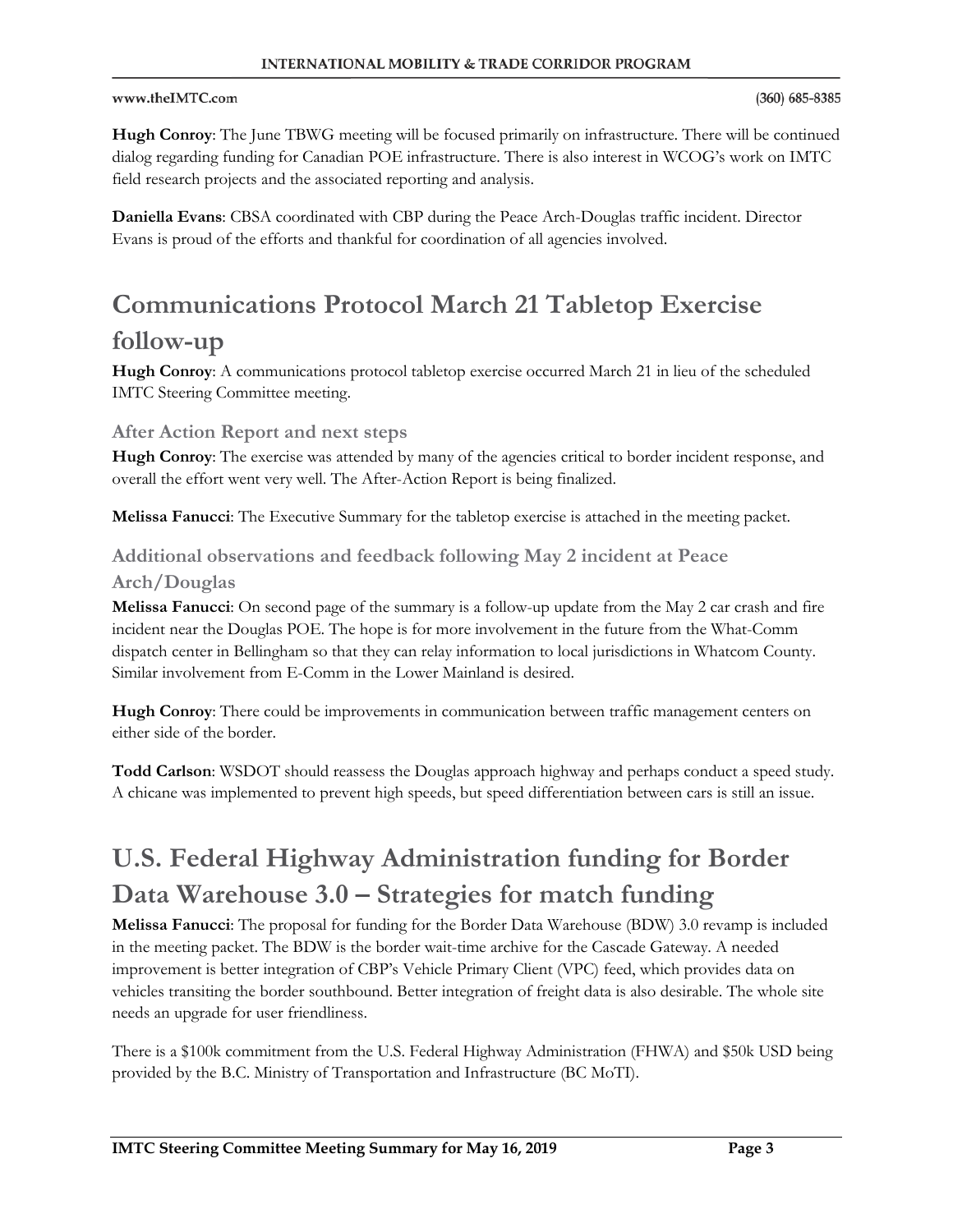#### **INTERNATIONAL MOBILITY & TRADE CORRIDOR PROGRAM**

#### www.theIMTC.com

**Hugh Conroy**: When CBP began integrating dynamic lane assignment, it compromised the loop detector wait time algorithm. BC MoTI was able to connect to the VPC system to provide a better data source for wait-time calculation. There is potential to do something similar with the northbound system to help WSDOT in reporting wait times.

**Melissa Fanucci**: The amount of data coming from the VPC system is very large and the current BDW architecture was not meant for that much data. VPC data is being archived now, but a way to package the data better, perhaps in 5-minute increments similar to the loop detector system, is desirable.

Additional funding is still needed to advance the project.

# **Review of scope of work for an Aldergrove/Lynden and Abbotsford-Huntingdon/Sumas traffic study**

**Hugh Conroy**: The draft study elements are in the meeting packet. A previous study of similar scope was done nearly a decade ago.

**Amanda Pellam**: BC MoTI would like to see an analysis of adding a NEXUS lane southbound at the Lynden POE.

**Hugh Conroy**: Between 1999 and 2008 there was an observed imbalance in northbound and southbound truck traffic through the Lynden-Aldergrove POEs, with more trucks crossing northbound through Aldergrove. In a more recent 2017 to 2018 truck count, there seems to be more trucks going south through Sumas than north through Abbotsford-Huntingdon.

**Harry Dearing**: The higher southbound trucks through Sumas could be in-shipment trucks going into the U.S. and heading east.

**Hugh Conroy**: In developing a rough outline of origins of trucks in Cascade Gateway that go southbound through the Sumas POE, most of the trucks coming from the Langley area could have been better served if they went through the Lynden or Pacific Highway POEs.

**Harry Dearing**: CBSA is seeing a drop in container truck traffic (full or empty) in the district, potentially due to new seaport in Delta.

**Hugh Conroy**: There are four main research objectives for the study: current travel and trade demand profile; future (20 year) capacity needs; operations strategies; emerging technologies and/or operations requirements. The methods to achieve these objectives include current demand profiles, inspection capacity utilization, origin-destination analysis, benefit-cost measures for capacity increases, and technology.

**Phil Stanford**: The Lynden POE will eventually have to be a 24-hour port, but it will likely remain a permitonly port. If CBP mirrored the Lynden POE operations to the CBSA Aldergrove operations, there could be an improvement in truck traffic going through that corridor. Another issue is a lack of broker services in the Lynden area.

**Harry Dearing**: Due to the Canadian federal election, there is nothing moving forward for CBSA for the next year or so regarding a 24-hour Aldergrove port.